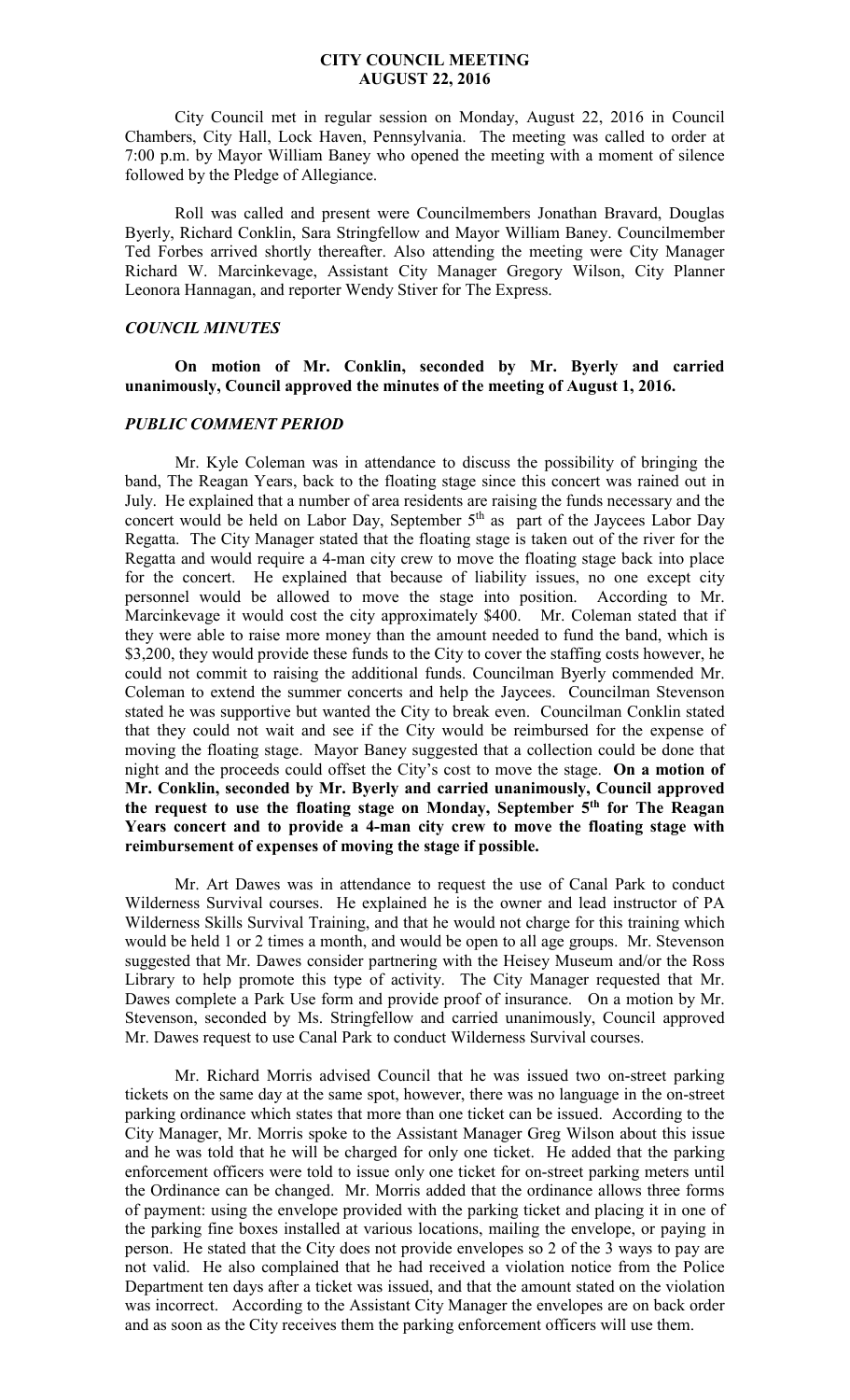#### *CORRESPONDENCE*

## *Lock Haven University/Emergency Services Contribution*

 The City Manager acknowledged receipt of the University's annual contribution towards emergency services in the amount of \$4277. He noted \$4,500 had been budgeted.

#### *Federal Emergency Management Agency/Assistance to Firefighters Grant*

 The City Manager provided notification from the Federal Emergency Management Agency (FEMA) that the City was not awarded an Assistance to Firefighters Grant (AFG) for the Hope Hose Company exhaust removal system. He noted that the total project cost was \$36,000.

#### *Keystone Central Tax Office/Earned Income Tax*

 The City Manager acknowledged receipt of \$19,218.04 from the Keystone Central Tax Office in earned income tax collections for July.

### *Comcast CATV/Second Quarter Franchise Fees*

 The City Manager acknowledged receipt of \$19,239.84 from Comcast for the second quarter franchise fees.

# *Sons and Daughters of Italy/Clinton County Economic Partnership Time Out*

 The City Manager notified Council of an invitation to a "Time Out" sponsored by the Clinton County Economic Partnership on September 22, 2016 at the Son and Daughters of Italy's new Italian Courtyard.

## *AvSPORT of Lock Haven/Commercial Drone Pilot Training*

 The City Manager presented a letter from Paul Shuch, Chief Flight Instructor, AvSport of Lock Haven, requesting approval to conduct a practice drone operations at Piper Memorial Airport on August  $2 - 4$ , 2016 in preparation of a Commercial Drone Pilot training course on September 6-8, 2016. **On a motion by Mr. Forbes, seconded by Ms. Stringfellow and carried unanimously, Council ratified approval to AvSport to use the area at the south side of the runway to conduct practice drone operations on August 2-4, 2016 and approved the use of the south side of the runway at Piper Memorial Airport to conduct Commercial Unmanned Aerial System (drone) Pilot Command training on September 6-8, 2016.** 

## *OLD BUSINESS*

#### *Ordinance/Restricting Truck Traffic*

 The City Manager presented an Ordinance restricting truck traffic on various streets. He noted that first reading was held on August 1, 2016 and there have been no changes from the first reading. Ms. Cindy Campana Straley, who was in attendance at the meeting, asked if there were fines associated with the ordinance and asked what they were. Mr. Marcinkevage stated that there were fines but they are not very high because they are set by the Motor Vehicle Code. Ms. Straley asked what they can do to help enforce the ordinance, and Mr. Marcinkevage said that if they see violators they should call the Communications Center who will alert the police to respond. **On a motion of Mr. Bravard, seconded by Mr. Stevenson and carried unanimously, Council approved the following Ordinance on Second reading:**

#### ORDINANCE NO. 959

## AN ORDINANCE AMENDING ORDINANCE NO. 670, CHAPTER 15, REGULATING TRAFFIC AND PARKING IN THE CITY OF LOCK HAVEN, IMPOSING PENALTIES FOR VIOLATION

## *Ordinance/Establishing Budget for the 2015 CDBG Program (Fund 36)*

 The City Manager presented an Ordinance establishing a budget for the 2015 CDBG Program (Fund 36). He noted that first reading was held on August 1, 2016 and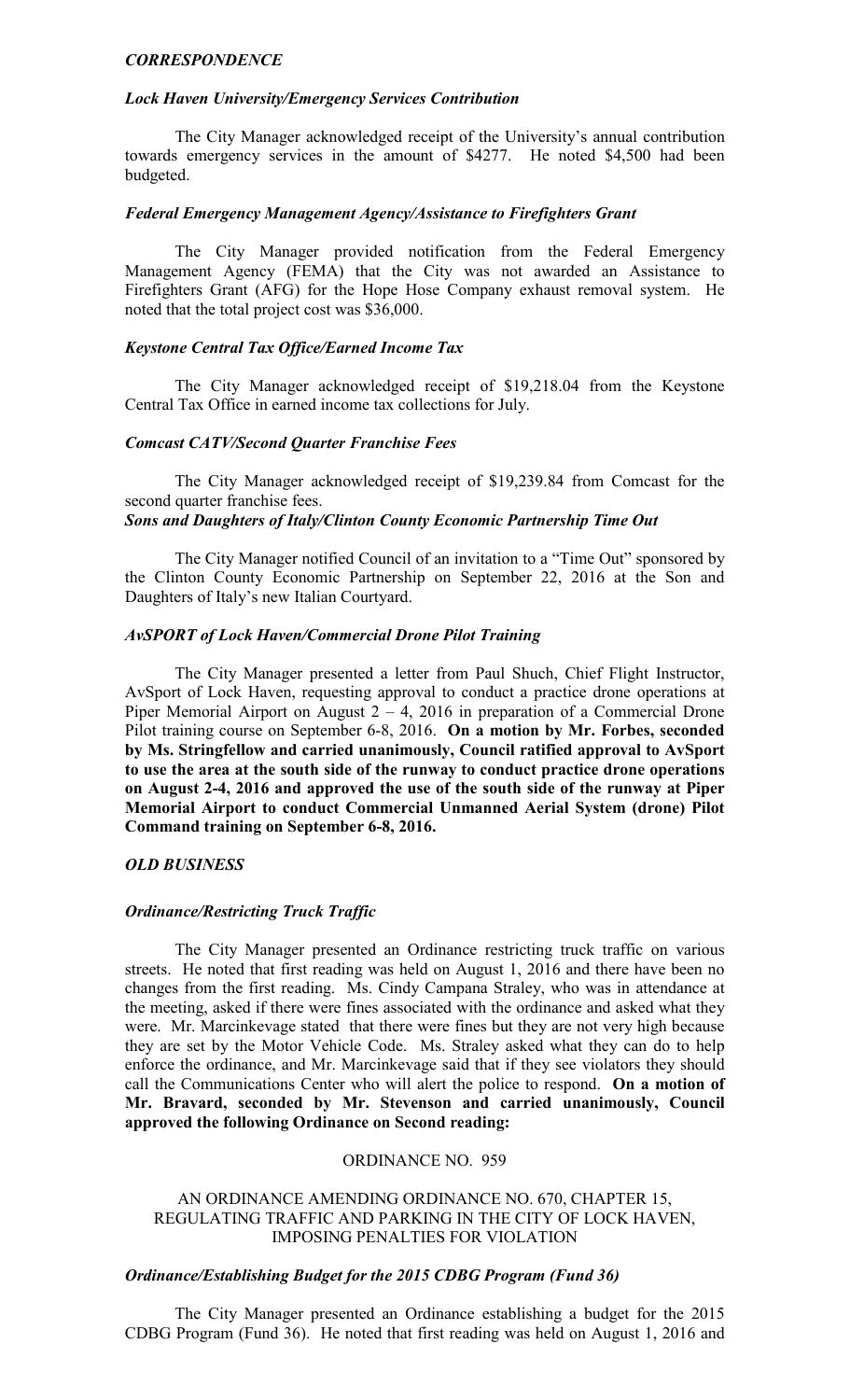there have been no changes from the first reading. **On motion of Ms. Stringfellow, seconded by Mr. Conklin and carried unanimously, Council approved the following Ordinance on Second reading:** 

### ORDINANCE NO. 960

AN ORDINANCE OF THE CITY OF LOCK HAVEN, CLINTON COUNTY, COMMONWEALTH OF PENNSYLVANIA, APPROPRIATING SPECIFIC SUMS ESTIMATED TO BE REQUIRED FOR THE COMMUNITY DEVELOPMENT FUND DESIGNATED AS PROJECT NO. C000063286 FOR THE PERIOD BEGINNING MAY 19, 2016 AND ENDING MAY 18, 2021

#### *NEW BUSINESS*

### *EVENT/PROPERTY USE REQUESTS*

#### *Cystic Fibrosis Foundation/Request for use of Hanna Park*

 The City Manager acknowledged receipt of a request by the Cystic Fibrosis Foundation to use Hanna Park for 2017 "Great Strides" walk on May 13, 2017. He noted that they have used Hanna Park for the past two years for this event and recommended approval.

### **Clinton County Conservation District/Request to install sign at Hanna Park**

 The City Manager acknowledged receipt of a request by the Clinton County Conservation District to install a temporary sign at Hanna Park advertising the Farm–City Festival on September 24, 2016. **On a motion of Mr. Stevenson, seconded by Mr. Byerly and carried unanimously, Council approved the request of the Cystic Fibrosis Foundation to use Hanna Park on May 13, 2017 for the "Great Strides" walk, and the Clinton County Conservation District to install a temporary sign at Hanna Park.** 

## **2016 PA Municipal League Annual Summit/Appointment of Voting Delegate & Alternate**

 The City Manager noted the need to appoint a voting delegate and alternate to the 2016 PA Municipal League Annual Summit held in Lancaster on October 4-6, 2016. **On a motion of Mr. Conklin, seconded by Ms. Stringfellow and carried unanimously, Council appointed Mr. Stevenson as the voting delegate, and Mr. Conklin as the alternate to the 2016 PA Municipal League Annual Summit.** 

# **Consideration of award of contract for 2016 CDBG Paving Project No. 2 to Charles Construction**

 The City Manager stated that three bids were received for the 2016 CDBG Street Paving Project, No. 2 and the low bidder was Charles Construction Company, Inc. based on a low bid of \$128,969.00. He added that staff reviewed the bid from Charles Construction and found it to be acceptable. **On a motion of Mr. Stevenson, seconded by Mr. Conklin and carried unanimously, Council awarded a contract for the 2016 CDBG Street Paving Project, No. 2 to Charles Construction, Inc. in the amount of \$128,969.00.** 

### **Consideration of an ordinance amending salaries and wages for Non Union employees to comply with Fair Labor Standards Act, Part 541**

 The City Manager presented an Ordinance amending the salaries and wages for non-union employees to comply with the Fair Labor Standards Act, Part 541 regarding overtime requirements. He explained that the Fair Labor Standards Act, Part 541 now requires that salaried employees earning less than \$47,476 be paid overtime for time worked in excess of 40 hours per week. He stated that the Ordinance applies to administrative personnel. He added that for the majority of the employees the Ordinance Changes them from salaried to hourly employees, and they are eligible for overtime, but total earnings would not change unless they did work overtime. However, for two positions, the Code Enforcement Officer and Sewer Superintendent, the amount of overtime worked by those people made it more cost effective to leave the two positions salaried, but increase the salary to \$47,476. **On a motion of Mr. Conklin, seconded by**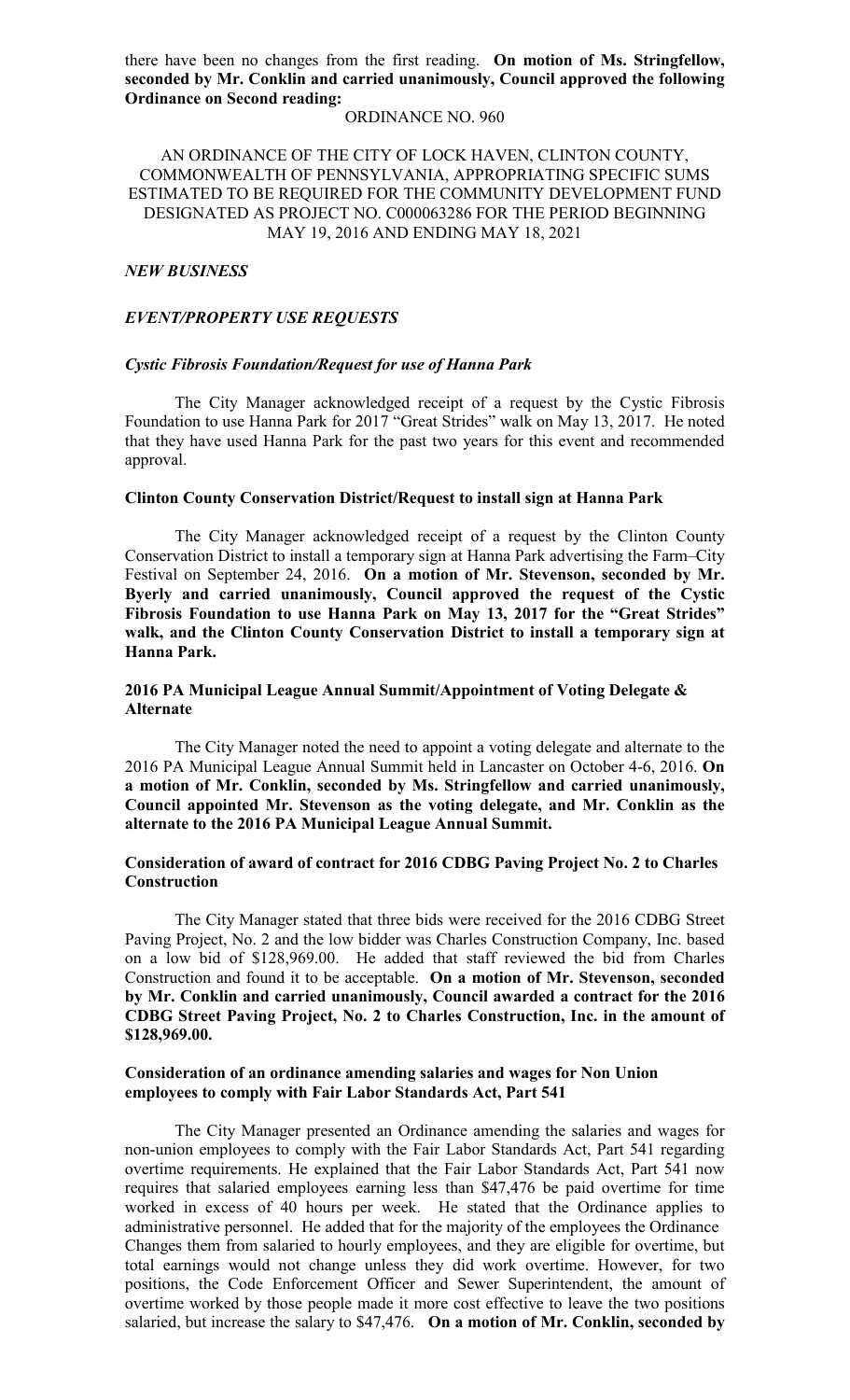## ORDINANCE NO. \_\_\_\_\_

# AN ORDINANCE AMENDING ORDINANCE 956, FIXING THE SALARIES AND WAGES FOR NON-UNION EMPLOYEES OF THE CITY OF LOCK HAVEN FOR 2016.

 Mr. Stevenson suggested that staff review the fees charged for permits and inspections. Although no formal action was taken it was the consensus of Council that City staff should review the fee schedule for various permits and inspections.

## **Discussion of 2014 and 2016 CDBG Programs Public Hearing.**

 The City Manager advised Council that a public hearing was held earlier on proposed changes to the 2014 Community Development Block Grant (CDBG) Program, and the proposed activities for the 2016 CDBG Program. He asked City Planner Leonora Hannagan to present the results of the public hearing.

### **2014 CDBG Public Hearing**

 Ms. Hannagan explained that the purpose of the public hearing was to provide the public with an opportunity to comment on the proposed budget modifications to the 2014 CDBG Program. She explained that the public hearing notice was published in The Express on August 12, 2016, and posted on the entrance door to City Hall and on the City's website. Ms. Hannagan stated that several people were in attendance but no comments were made by the public.

 Ms. Hannagan recommended a budget modification to reallocate \$103,275.60 in unexpended FY 2014 CDBG funds from two previously approved paving activities (West Bald Eagle Street Paving Project and East Church Street Parking Lot No. 2 Paving Project) which were completed by Charles Construction and transfer these funds to a new street paving activity (South Jones Street Paving Project) which is also proposed in the 2016 CDBG Program. The proposed budget modification, which is also subject to approval by the PA Department of Community and Economic Development, is provided as follows:

### Decrease Activities:

West Bald Eagle Street Paving Project – Transfer \$ 95,252.11 to the South Jones Street Paving Project. Original Budget - \$216,850.00. Revised Budget – \$121,597.89

East Church Street Parking Lot #2 Paving Project – Transfer \$8,023.49 to the South Jones Street Paving Project. Original Budget - \$19,566.00 . Revised Budget - \$11,542.51

#### New Activity:

South Jones Street Paving Project from Maple Street to the end. Mill and pave street and reconstruction 4 ADA ramps. Total Project Cost - \$155,733, of which \$52,458 is proposed in 2016 CDBG Program & \$ 103,275.60 is proposed in 2014 CDBG Program.

# **On a motion of Mr. Bravard, seconded by Mr. Byerly and carried unanimously, Council approved the budget modification for the FY 2014 CDBG Program contingent upon DCED approval.**

## **2016 CDBG Public Hearing**

 Ms. Hannagan explained that this was the second of two public hearings to be held regarding the FY 2016 Community Development Block Grant (CDBG) Program. She explained that the purpose of the hearing was to provide the public with an opportunity to comment on the proposed use of 2016 CDBG funds. The public hearing was published in The Express on August 12, 2016, and posted on the entrance door to City Hall and on the City's website. Ms. Hannagan advised that the proposed projects for FY 2016 CDBG funding include: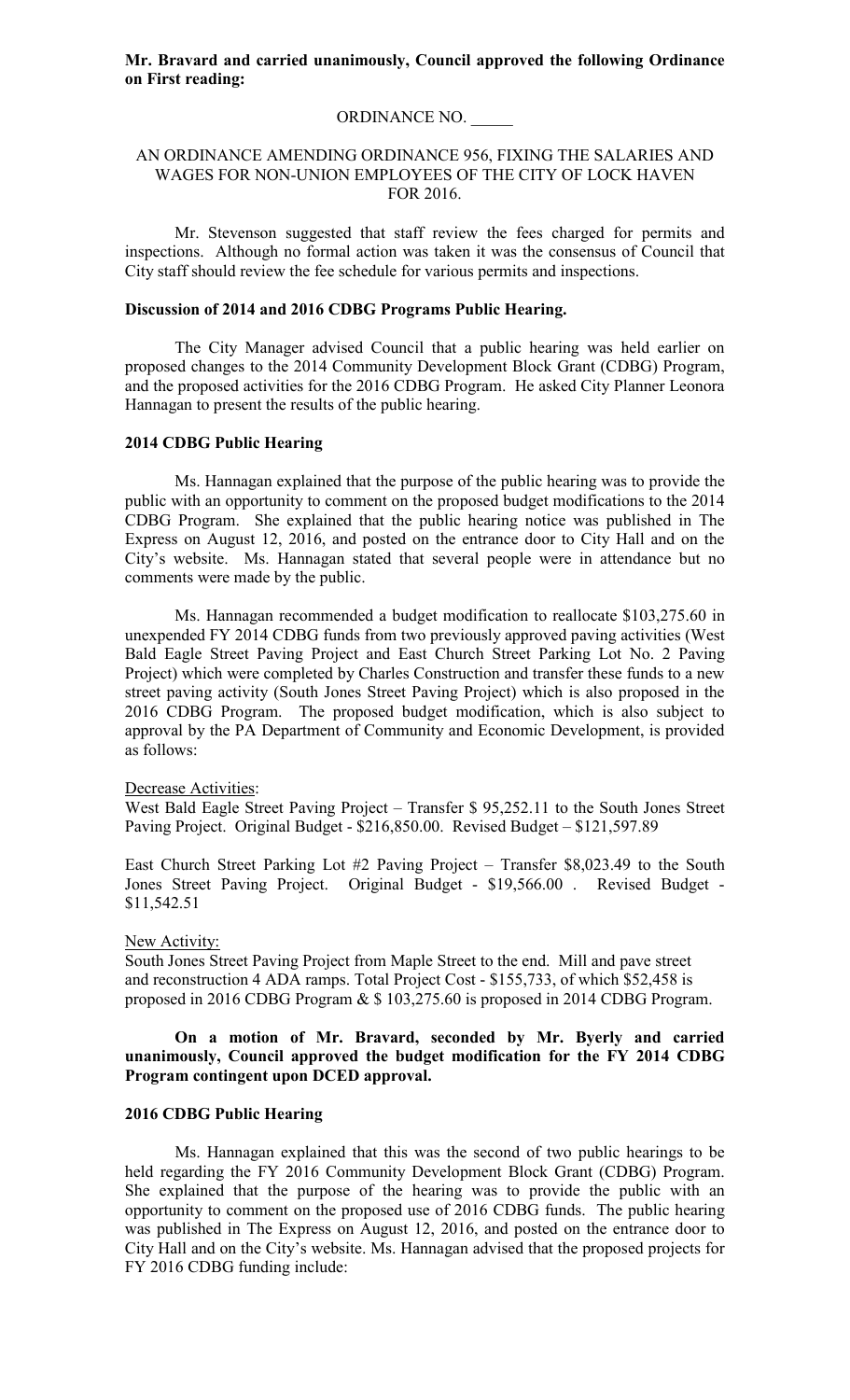#### Street Improvements

Mill and pave 5 blocks along South Fairview Street from Bellefonte Avenue to Peach Street and reconstruct 5 handicap ramps at an estimated cost of \$147,956; of which \$86,748 is 2016 CDBG funds & \$61,208 is City funds.

Mill and pave 5 blocks along South Jones Street form Maple Street to the end and reconstruct 4 handicap ramps at an estimated total cost of \$155,733; of which \$52,458 is 2016 CDBG funds, and \$103,275.60 is 2014 CDBG funds.

Mill and pave 3 blocks along West Third Street from North Highland Street to Barton Street and reconstruct 2 handicap ramps at an estimated total cost of \$84,620; all of which is 2016 CDBG funds.

## Program Administration

Costs associated with the administration of the CDBG Program. A maximum of 18% in CDBG funds can be used for program administration. Total project cost – \$49,132

## Total FY 2016 CDBG Program allocation is \$272,958.

 Ms. Hannagan stated that the City did receive an application from the Lock Haven YMCA for a BackPack Program in the amount of \$5,000 to provide a bag of nonperishable food to students who qualify for free and reduced lunch in the Keystone Central School District which they can take home when school meal programs are unavailable. CDBG funds would be used to distribute food to students in the Lock Haven City elementary schools: Dickey and Robb Elementary. The total estimated program cost is \$15,000. Ms. Hannagan explained that this type of project is considered a public service activity under the CDBG Program guidelines, and that public service activities must be either a new activity or a quantifiable increase in the delivery of an existing service. Because this program is to begin in September 2016, and FY 2016 CDBG funds would not be available until 2017, the YMCA would need to document that there is a quantifiable increase in the number of students served from the previous year to be an eligible public service activity. Additional information was also requested regarding the number of students served, a breakdown of the total project costs, documentation needed to determine the income eligible of each student participating in this program. On August 8, 2016, Mark Casson, CEO of the Lock Haven YMCA, withdrew the application for 2016 CDBG funds.

 Ms. Hannagan stated that the proposed projects will be published in the newspaper on September 2, 2016 and City Council will consider approving the FY 2016 CDBG application at their September 12, 2016 meeting. She added that the deadline to file the CDBG application with DCED is September 23, 2016.

### **Consideration of budget revision for the 2013 CDBG Program.**

 The City Manager presented Council with a memo from City Planner Leonora Hannagan regarding a proposed budget revision to the FY 2013 Community Development Block Grant (CDBG) Program. Ms. Hannagan indicated that there is a balance of \$7,479.08 in the 2013 CDBG Program which must be spent within a three year time period ending on January 9, 2017. She explained that these funds are budgeted in the Sidewalk Replacement Program, and although the City published a press release in the local newspapers and sent out violation letter in July 2016 to 42 property owners who have code deficient sidewalks in  $2<sup>nd</sup>$  and  $5<sup>th</sup>$  Wards of the City, the City has received no interest in the Sidewalk Replacement Grant Program. She explained that to date 23 property owners have contacted the code office to correct their sidewalks; none of which have expressed an interest in the City's sidewalk grant or loan program and the remaining 19 property owners have not contacted the code office, and will receive a second letter in the next few days to remind them they must correct their sidewalks or be issued a violation notice. According to Ms. Hannagan there is an additional \$30,000 in 2015 CDBG funds for the Sidewalk Replacement Grant Program, and therefore, City staff is recommending that Council consider approving a budget revision to reprogram \$7,479.08 in FY 2013 CDBG funds from the Sidewalk Replacement Program funds to the West Walnut Street Paving Project. She added that there is an additional \$73,958.00 budgeted for the West Walnut Street Paving Project in the 2015 CDBG Program. Ms. Hannagan added that the budget revision approval would be subject to approval by PA DCED. **On a motion of Mr. Conklin, seconded by Mr. Stevenson and carried unanimously,**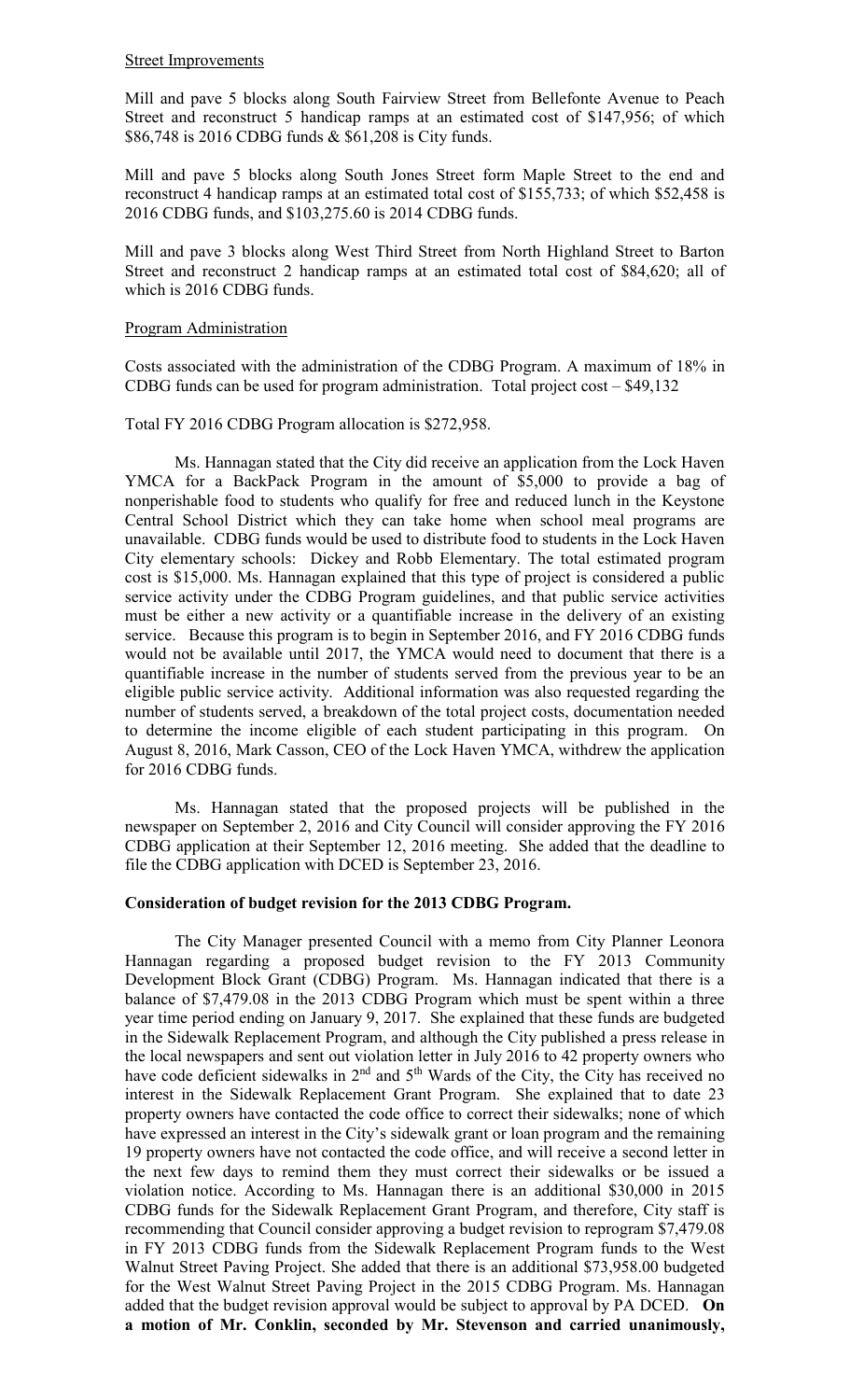# **Council approved the budget revision for the FY 2013 CDBG Program contingent upon DCED approval.**

## **Consideration of budget transfers**

 The City Manager presented Council with a memo from City Planner Leonora Hannagan regarding proposed budget transfers to the 2014 CDBG Program (Fund 053), 2015 CDBG Program (Fund 031) and the 2012 HOME Program (Fund 052). Ms. Hannagan explained that on August 1, 2016 Council approved a budget modification transferring \$25,000 from the Comprehensive Plan Update to General Program Administration in the 2014 CDBG Program which was approved by DCED on August 4, 2016. She explained that the proposed budget transfer for Fund 053 transfers these funds to various program administration accounts within the 2014 CDBG Program as well as transferring \$8,700 from the pre-agreement account to the planner wages account.

 Regarding the proposed budget transfers for the 2015 CDBG and 2012 HOME Programs, Ms. Hannagan stated that the new software system allows the City to pro-rate the fringe benefits costs for each pay period rather than reimburse the City semi-annually from these funds. The proposed budget transfers provide funding within each fringe benefit (health, dental, etc.) activity line.

# **On motion of Ms. Stringfellow, seconded by Mr. Stevenson and carried unanimously, Council approved the following budget transfers:**

| FROM:<br>TO:      |                  |                             |                   |                  |                                |               |           |
|-------------------|------------------|-----------------------------|-------------------|------------------|--------------------------------|---------------|-----------|
| <b>DEPARTMENT</b> | <b>ACCOUNT</b>   | <b>DESCRIPTION</b>          | <b>DEPARTMENT</b> | <b>ACCOUNT</b>   | <b>DESCRIPTION</b>             | <b>AMOUNT</b> |           |
|                   |                  |                             |                   |                  |                                |               |           |
| 2014 CDBG Program | 53401-40315      | Comprehensive Plan          | 2014 CDBG Program | 53401-10144      | Vince Shav                     | s             | 1,500.00  |
| 2014 CDBG Program | 53401-40315      | Comprehensive Plan          | 2014 CDBG Program | 53401-11156      | Health Insurance               | $\mathbb S$   | 5,000.00  |
| 2014 CDBG Program | 53401-40315      | Comprehensive Plan          | 2014 CDBG Program | 53401-11158      | Dental Insurance               | s             | 200.00    |
| 2014 CDBG Program | 53401-40315      | Comprehensive Plan          | 2014 CDBG Program | 53401-11580      | Life Insurance                 | s             | 75.00     |
| 2014 CDBG Program | 53401-40315      | Comprehensive Plan          | 2014 CDBG Program | 53401-10133      | Planner Wages                  | $\mathbb{S}$  | 7,475.00  |
| 2014 CDBG Program | 53401-40315      | Comprehensive Plan          | 2014 CDBG Program | 53401-11161      | Social Security Taxes          | s             | 750.00    |
| 2014 CDBG Program | 53401-40315      | Comprehensive Plan          | 2014 CDBG Program | 53401-40320      | General Program Administration | $\mathbb{S}$  | 10,000.00 |
| 2014 CDBG Program | 53401-40321      | Pre-Agreement Expenses      | 2014 CDBG Program | 53401-10133      | Planner Wages                  | s             | 8,700.00  |
|                   |                  |                             |                   |                  |                                |               |           |
| 2015 CDBG Program | 01-031-401-40320 | General Program Admin       | 2015 CDBG Program | 01-031-401-11156 | Health Insurance               | $\mathbb{S}$  | 4,000.00  |
| 2015 CDBG Program | 01-031-401-40320 | General Program Admin       | 2015 CDBG Program | 01-031-401-11158 | Dental Insurance               | s             | 200.00    |
| 2015 CDBG Program | 01-031-401-40320 | General Program Admin       | 2015 CDBG Program | 01-031-401-11580 | Life Insurance                 | \$            | 100.00    |
| 2015 CDBG Program | 01-031-401-40321 | Pre-Agreement Expenses      | 2015 CDBG Program | 01-031-401-10144 | Vince Shav                     | s             | 1,000.00  |
| 2015 CDBG Program | 01-031-401-40321 | Pre-Agreement Expenses      | 2015 CDBG Program | 01-031-401-11156 | Health Insurance               | $\mathsf{s}$  | 2,000.00  |
|                   |                  |                             |                   |                  |                                |               |           |
| 2012 HOME Program | 52401-31100      | Audit                       | 2012 HOME Program | 52401-11156      | Health Insurance               | $\mathbb{S}$  | 2,850.00  |
| 2012 HOME Program | 52401-31100      | Audit                       | 2012 HOME Program | 52401-11158      | Dental Insurance               | s             | 100.00    |
| 2012 HOME Program | 52401-31100      | Audit                       | 2012 HOME Program | 52401-11580      | Life Insurance                 | s             | 50.00     |
| 2012 HOME Program | 52401-31220      | Housing Consultant Services | 2012 HOME Program | 52401-10133      | Planner Wages                  | \$            | 3,000.00  |
| 2012 HOME Program | 52401-40320      | General Program Admin       | 2012 HOME Program | 52401-10133      | Planner Wages                  | s             | 2,000.00  |
|                   |                  |                             |                   |                  |                                |               |           |
|                   |                  |                             |                   |                  |                                |               |           |
|                   |                  |                             |                   |                  |                                |               |           |
|                   |                  |                             |                   |                  |                                |               |           |

## **OTHER NEW BUSINESS**

### **Pickleball Court/Hanna Park**

 The City Manager informed Council that staff has added pickleball court markings to one tennis court at Hanna Park.

## **Tree Removal**

 The City Manager advised Council that the property owner at 232 West Church Street was directed to remove a hazardous tree but the owner has not responded. The City will remove the tree and bill the owner and lien the property if necessary. Mr. Marcinkevage also stated that several trees are being removed at Memorial Park.